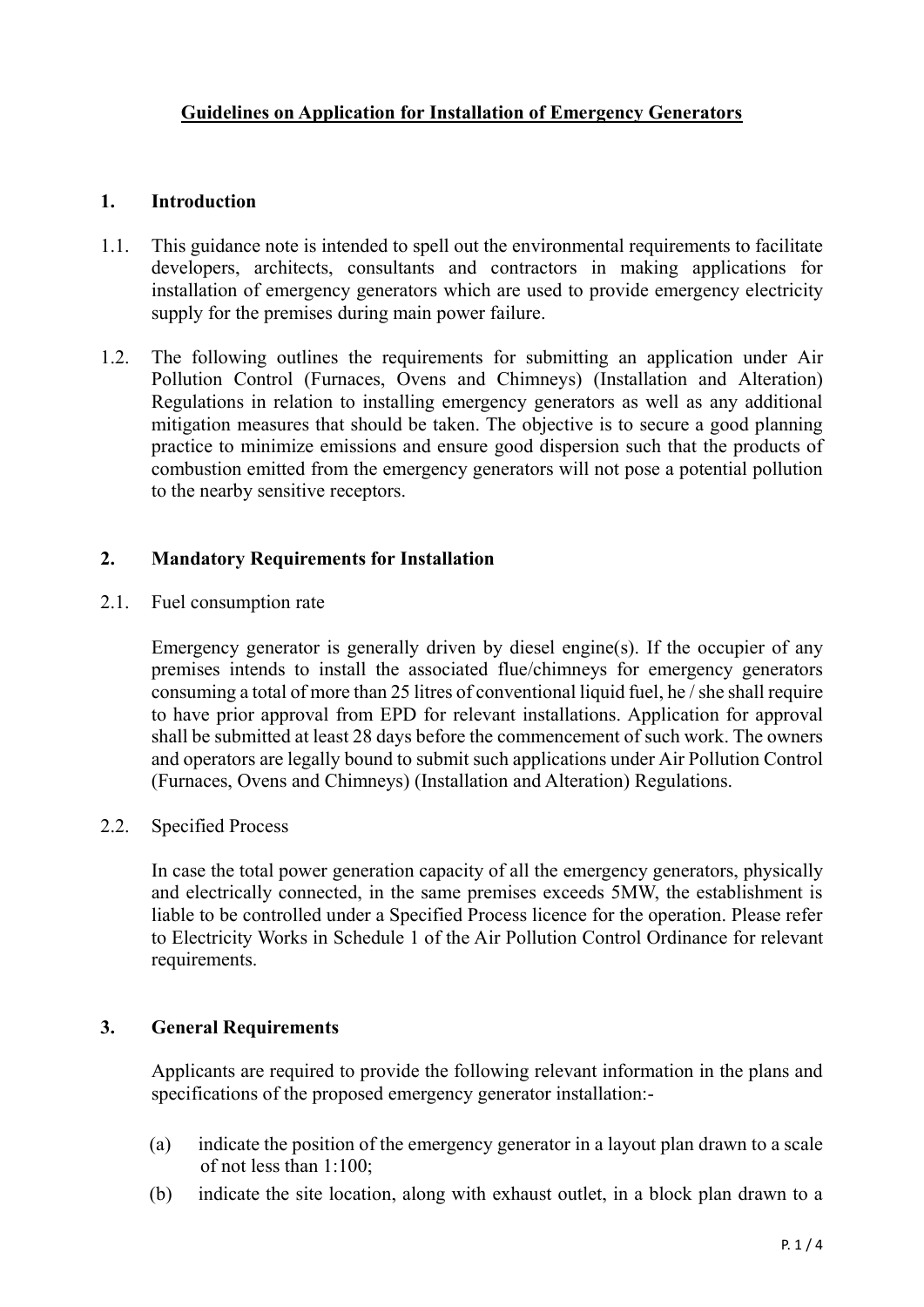scale of not less than 1:500;

- (c) show in the submitted plan the hourly fuel consumption rate of each emergency generator and the grade of the fuel to be used complies with the requirements of the Air Pollution Control (Fuel Restriction) Regulations, i.e. sulphur content of the fuel does not exceed 0.005% by weight and the viscosity does not exceed 6 centistokes at 40 degree Celsius;
- (d) provide the diameters and arrangement of the flues/chimneys serving the generator(s) in a layout plan and in plans (drawn to a scale of not less than 1:100) showing the elevations in different perspectives (front and side elevations, plan etc.);
- (e) demonstrate with relevant drawings and statements that the outlets of the flues/chimneys are at least 5 m from the surrounding sensitive receptors such as openable doors / windows, as well as any fresh air intake point of the HVAC system, and not under any canopy or balcony (the 5m rule here is only a general requirement rather than a rule of thumb or a fixed standard, please refer to Section 4.1 for the guiding principles and further details);
- (f) direct the exit of the flue(s) / chimney(s) vertically upward without rain caps;
- (g) if the chimney is located on an unoccupied podium/roof, it should be at a minimum distance of 3m above the parapet wall of the podium or the highest point of any structure on the podium/roof. For an occupied podium, the 3m should be measured from the top of the occupied structure or the highest point of any structure on the podium/roof. In case the ventilation is good and the emission is unlikely to cause any air pollution, the exhaust outlet may be allowed at lower level but a minimum distance of 5m above ground should be complied with:
- (h) provide the name and the address of owner(s) of the emergency generator(s);
- (i) provide the detailed particulars of the generator(s) such as its/their catalogue(s)/specifications and indicate in the submitted plan the brand name, model, fuel consumption rate and capacity of the generator(s);
- (j) all plans shall be signed (except the block plan) by a qualified engineer who is a registered professional engineer in the building services, gas, chemical, marine mechanical or environmental engineering disciplines under the Engineers Registration Ordinance (Cap. 409). Layout plan and plans showing the elevations are to be prepared by either an authorized person or a qualified engineer; and chimney structural details and block plans are to be prepared by an authorized person;
- (k) submit two (2) sets of plans; and
- (l) other special requirements may be deemed necessary for individual case.

#### **4. Specific Requirements**

The above paragraphs have highlighted the basic requirements which are to be fulfilled for obtaining approval. Under certain circumstances where the proposed installation may very likely cause pollution to the nearby residents, the approving authority will strongly advise the applicants, the consultants and the contractors concerned to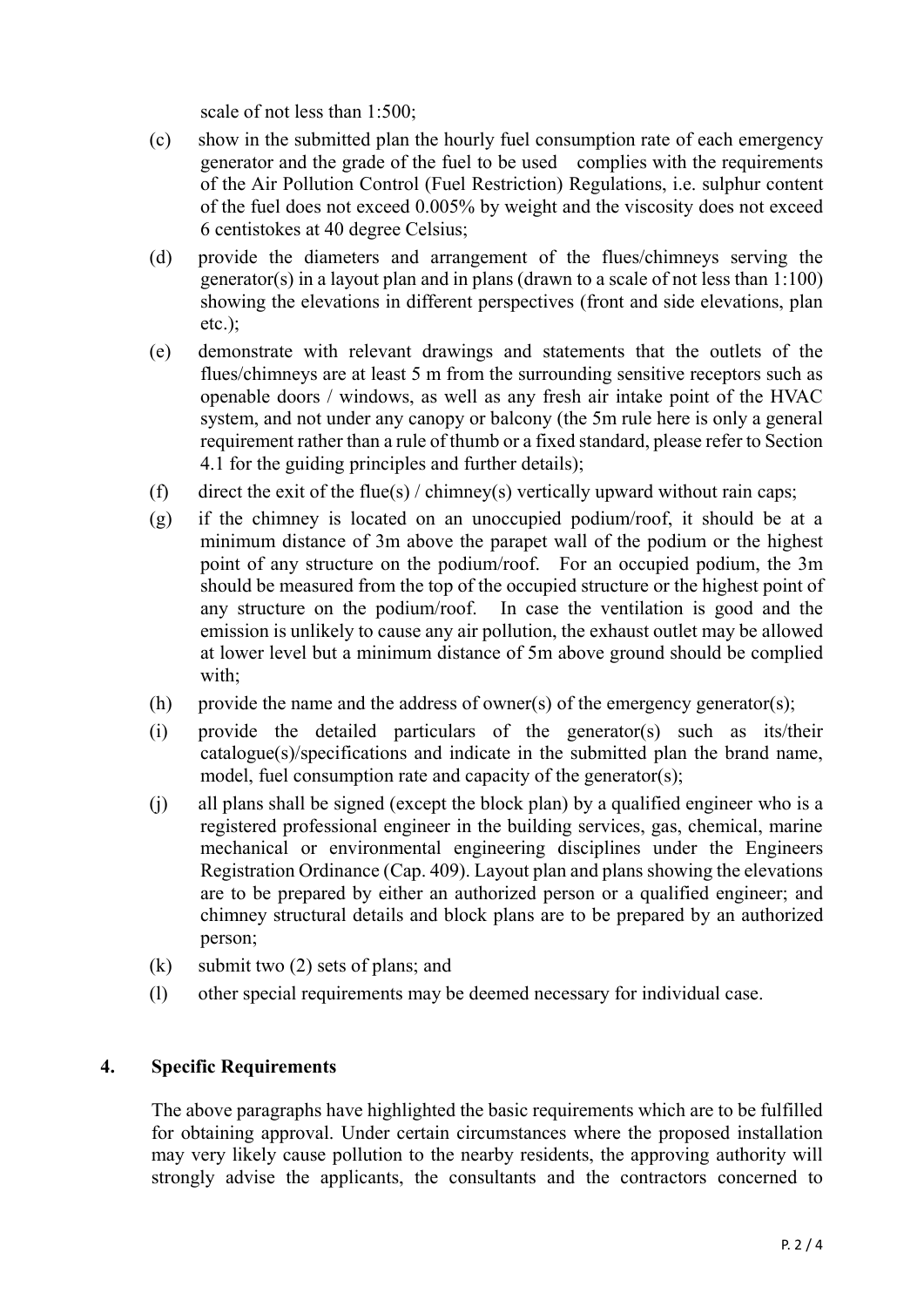implement additional mitigation measures that would help ease the potential impacts.

# **4.1. Positioning of Chimneys (exhaust outlets)**

Prevention is better than cure for a pollution problem before it emerges. It is a norm to locate the exhaust pipe outlet (preferably with the generator sets sited to the uppermost floor) at the building roof rather than at low level or the podium.

Should it be not viable, it is essential to locate the chimney or exhaust outlet of the generator in an appropriate manner having regard to the following principles:

- (a) The exhaust outlets should be sited at such a place where the ventilation is good and in such a manner that the emissions from them can be adequately dispersed without hindrance; and
- (b) These exhaust outlets should be distant from the nearby inhabitants as farthest as possible such that their emissions will not cause or contribute to any forms of air pollution.

In particular, it is crucial to ensure that the waste gases will not be discharged into poorly ventilated zones, such as enclosed carparks, alleys, courtyards and light wells, etc.

To avoid unnecessary delay, the applicants should properly locate the chimneys to avoid air pollution and submit their applications at the very earliest of the planning stage so as to allow ample time for exploring an alternative routing for the chimney as well as location of plant room in case the originally proposed plan is not considered acceptable.

# **4.2. Additional Mitigation Measures**

Under circumstances where emissions from the flue(s) or chimney(s) may pose foreseeable pollution to the nearby sensitive receptors, say, exhaust outlets immediately above the podium levels of residential developments, in the proximity of nearby inhabitants or at such a place where the ventilation is not good, the application will only be approved upon satisfactory demonstration by the applicant on the provision of effective air pollution control measures to alleviate the impacts to ensure that the emissions of the emergency generator will not cause any air pollution to the nearby sensitive receptors. Such additional mitigation measures may include:

- \* **Low emitting emergency generator** in consideration of the loading demand, select emergency generator with low emission of particulate matter (i.e.  $\leq 0.1$ ) g/kWh or  $0.075$  g/bhp-hr); and / or
- \* **Catalytic converter** typically a stainless steel box mounted in the exhaust system fitted with an auto-catalyst (a ceramic or metallic substrate with an active coating incorporating alumina, ceria and other oxides and combinations of the precious metals - platinum, palladium and rhodium); and / or
- \* **Diesel particulate trap filter (soot trap)** consists of a filter material positioned in the exhaust designed to collect at least 80% of the solid and liquid particulate matter emissions.